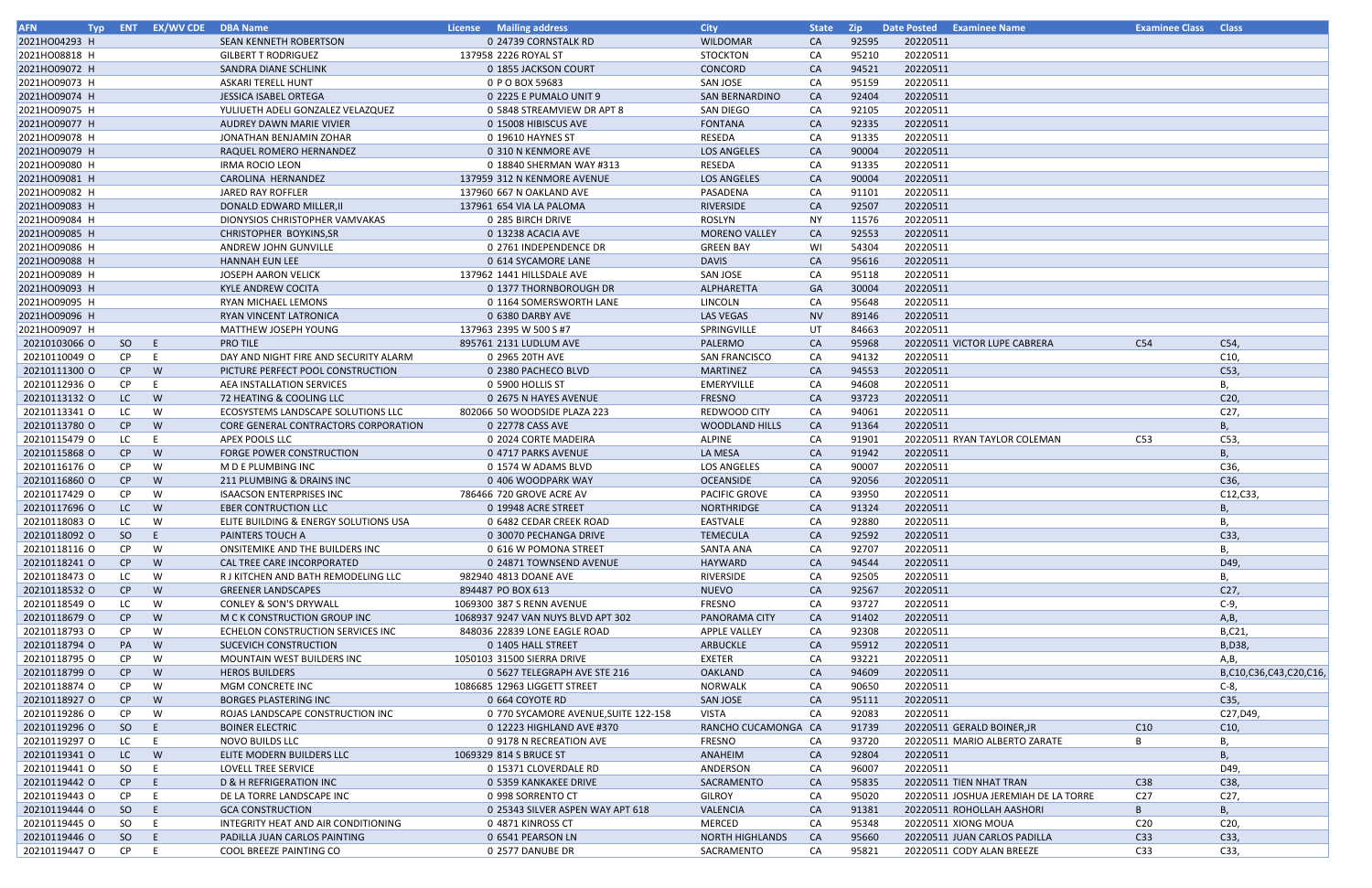| 20210119448 O | SO        | - E  | POWER HOUSE ELECTRIC                                  | 0 33597 C GLOBE DR                           | SPRINGVILLE             | CA        | 93265 | 20220511 EDWARD LEE PATTERSON               | C10             | C10,            |
|---------------|-----------|------|-------------------------------------------------------|----------------------------------------------|-------------------------|-----------|-------|---------------------------------------------|-----------------|-----------------|
| 20210119449 O | <b>CP</b> | E    | VA TILE INC                                           | 0 1196 AKUILA PL                             | <b>KAILUA</b>           | HI        | 96734 | 20220511                                    |                 | C54,            |
| 20210119450 O | LC.       | - E  | <b>BDH PLUMBING LLC</b>                               | 0 137 CHINOOK COURT                          | <b>VACAVILLE</b>        | <b>CA</b> | 95688 | 20220511 DAVID RAPER, JR                    | C36             | C36,            |
| 20210119451 O | CP        | E    | ACME PUMP AND IRRIGATION CONTROL                      | 0 1700 SOSCOL AVE SUITE 9                    | <b>NAPA</b>             | CA        | 94559 | 20220511                                    |                 | D21,            |
| 20210119452 O | CP        | E    | ALSOBROOK CONSTRUCTION COMPANY INC                    | 0 1551 GLAVESTON STREET                      | <b>SAN DIEGO</b>        | <b>CA</b> | 92110 | 20220511 KEVIN LEWIS ALSOBROOK              |                 |                 |
|               |           |      |                                                       |                                              |                         |           |       |                                             |                 |                 |
| 20210119552 O | CP.       | E    | <b>MURILLO ENGINEERING</b>                            | 0 9562 WINTER GARDENS BLVD D255              | LAKESIDE                | CA        | 92040 | 20220511 ISIDORO MURILLO MEJIA              |                 | А.              |
| 20210119553 O | CP        | -E   | THE GUTTER GUYS INC                                   | 0 9469 MUROC STREET                          | <b>BELLFLOWER</b>       | <b>CA</b> | 90706 | 20220511                                    |                 | D24,            |
| 20210119555 O | CP.       | E    | <b>ISAAC'S PAINTING CORP</b>                          | 0 1402 SAN PASCUAL ST APT #16                | SANTA BARBARA           | CA        | 93101 | 20220511 ISAIAS GIL-DE LA CRUZ              | C33             | C33,            |
| 20210119561 O | SO        | - E  | <b>GUNDERSON PAINTING</b>                             | 0 18815 ORANGE AVE                           | SONOMA                  | <b>CA</b> | 95476 | 20220511 KEVIN DAVID GUNDERSON              | C33             | C33,            |
| 20210119567 O | <b>CP</b> | - E  | R N ELECTRIC                                          | 0 535 W IRON AVE #120                        | <b>MESA</b>             | AZ        | 85210 | 20220511                                    |                 | C10,            |
| 20210119619 O | CP        | -E   | <b>ALEMANN PAINTING</b>                               | 0 6910 BALBOA BLVD, APT 10                   | <b>LAKE BALBOA</b>      | <b>CA</b> | 91406 | 20220511                                    |                 | C33,            |
| 20210119623 O | SO        | E    | M G M CONCRETE                                        | 0 599 PLUM ST                                | <b>UKIAH</b>            | CA        | 95482 | 20220511 MANUEL MENDOZA GONZALEZ            | $C-8$           | $C-8$ ,         |
| 20210119624 O | LC.       | E    | <b>BAY AREA STUMP BUSTERS LLC</b>                     | 0 2 FELTON AVE                               | SO SAN FRANCISCO        | <b>CA</b> | 94080 | 20220511                                    |                 | D49,            |
| 20210119637 O | CP.       | E.   | SECURE FIRE DEFENSE                                   | 0 7022 MAIN ST APT 1                         | WESTMINSTER             | CA        | 92683 | 20220511 BRIAN ERICK GARCIA                 | C16             | C <sub>16</sub> |
| 20210119638 O | CP        | -E   | PACIFIC COAST PAINTING INC                            | 0 2689 SIERRA AVE                            | <b>NORCO</b>            | <b>CA</b> | 92860 | 20220511                                    |                 | C33,            |
| 20210119639 O | SO        | E.   | <b>ELOY'S TREE CARE SERVICE</b>                       | 0 1045 CLEARBROOK LANE                       | <b>VISTA</b>            | CA        | 92084 | 20220511                                    |                 | D49,            |
| 20210119640 O | SO        | -E   | <b>ARC ELECTRIC</b>                                   | 0 39316 VIA MONSERATE                        | <b>MURRIETA</b>         | <b>CA</b> | 92563 | 20220511 MICHAEL PAUL PARISI                | C10             | C10             |
| 20210119641 O | SO        | E.   | MC NELIS CONSTRUCTION                                 | 0 1850 UNIT A WARREN LN                      | PLACERVILLE             | CA        | 95667 | 20220511 WILLIAM ANTHONY MC NELIS, III      |                 |                 |
| 20210119642 O | SO        | -E   | ALVAREZ HERNANDEZ DAVID O                             | 0 15150 ROXFORD STREET APT 301               | <b>SYLMAR</b>           | <b>CA</b> | 91342 | 20220511 DAVID OSVALDO ALVAREZ HERNANDEZ B  |                 |                 |
| 20210119643 O | <b>CP</b> | E    | <b>WEALFULL INC</b>                                   | 0 21720 HART ST UNIT 12                      | <b>CANOGA PARK</b>      | CA        | 91303 | 20220511 ARTEM SERGEEVICH ALEXEYTSEV        |                 | В,              |
| 20210119645 O | SO        | $-E$ | <b>TUCAN BUILDER</b>                                  | 0 1716 SHADY HOLLOW COURT                    | <b>MERCED</b>           | <b>CA</b> | 95340 | 20220511 FREDDY SALTO                       |                 |                 |
| 20210119647 O | SO        | - E  | TREE GUY THE                                          | 0 1128 HERMOSA AVE                           | POMONA                  | CA        | 91767 | 20220511                                    |                 | D49,            |
| 20210119649 O | SO        | $-E$ | <b>OSIPENKO AMIR</b>                                  | 0 14623 DEERVALE PLACE                       | <b>SHERMAN OAKS</b>     | <b>CA</b> | 91403 | 20220511 AMIR OSIPENKO                      | C39             | C39,            |
| 20210119661 O | SO.       | - E  | SAN DIEGO PRO ELECTRIC                                | 0 1119 S MISSION RD #150                     | <b>FALLBROOK</b>        | CA        | 92028 | 20220511 ANTONIO CESAR ROSALES              | C10             | C10,            |
| 20210119664 O | CP        | -E   | N M CONSTRUCTION INC                                  | 0 5623 CARLTON WAY #107                      | <b>LOS ANGELES</b>      | <b>CA</b> | 90028 | 20220511                                    |                 | <b>B.</b>       |
| 20210119676 O | <b>CP</b> | E    | <b>GREENLINE CABINETS, COUNTERTOPS &amp; FINISHES</b> | 0 4400 AUTO MALL PKWY                        | <b>FREMONT</b>          | CA        | 94538 | 20220511 BILLY JAY TOLENTINO OCAMPO         | $C-6$           | $C-6$           |
| 20210119677 O | SO        | E    | PORTILLO RICHARD F                                    | 0 29661 BUENA TIERRA                         | <b>SUN CITY</b>         | <b>CA</b> | 92586 | 20220511 RICHARD FERNANDO PORTILLO          | C <sub>33</sub> | C33,            |
| 20210119682 O | SO.       | E    | <b>CONEX CONSTRUCTION</b>                             | 0 1008 MUSICK AVENUE                         | <b>MODESTO</b>          | CA        | 95351 | 20220511 VICENTE ANTONIO CARVAVAL           | B               | <b>B.</b>       |
| 20210119683 O | SO        | E    | <b>RIMELEN WESLEY</b>                                 | 0 5518 WOODLEIGH DRIVE                       | CARMICHAEL              | <b>CA</b> | 95608 |                                             | C39             | C39,            |
| 20210119741 O | LC        |      | MV MASONRY LLC                                        | 882268 10342 OLD REDWOOD HIGHWAY             | <b>WINDSOR</b>          |           | 95492 | 20220511 WESLEY TIMOTHY RIMELEN<br>20220511 |                 | B,C29,D12,      |
|               |           | W    |                                                       |                                              |                         | CA        |       |                                             |                 |                 |
| 20210119748 O | CP        | W    | XALOS FOUNDATION SUPPORT INC                          | 0 9472 WELLINGTON CIRCLE                     | <b>WINDSOR</b>          | <b>CA</b> | 95492 | 20220511                                    |                 | D30,            |
| 20210119762 O | CP        | W    | 911 RESTORATION OF RENO TAHOE                         | 0 59 DAMONTE RANCH PARKWAY, SUITE B-187 RENO |                         | NV        | 89521 | 20220511                                    |                 |                 |
| 20210119766 O | CP        | W    | FREEMAN'S LANDSCAPING COMPANY INC                     | 928003 9260 EUTHALIA COURT                   | <b>ELK GROVE</b>        | <b>CA</b> | 95758 | 20220511                                    |                 | C27,            |
| 20210119816 O | CP.       | W    | <b>ASSURED ELECTRIC INC</b>                           | 876910 2601 E 28TH STREET, SUITE 302         | SIGNAL HILL             | CA        | 90755 | 20220511                                    |                 | C10,            |
| 20210119848 O | <b>PA</b> | W    | <b>KDS ELECTRIC</b>                                   | 0 28191 LOCUST AVENUE                        | <b>MORENO VALLEY</b>    | <b>CA</b> | 92555 | 20220511                                    |                 | C10,            |
| 20210119855 O | CP.       | W    | <b>MACIAS CUSTOM CABINETS CORP</b>                    | 0 1370 N DYNAMICS STREET, SUITE E            | ANAHEIM                 | CA        | 92806 | 20220511                                    |                 | $C-6$ ,         |
| 20210120023 O | SO W      |      | TIME AND ALARM SYSTEMS                                | 1091387 3828 WACKER DRIVE                    | MIRA LOMA               | CA        | 91752 | 20220511                                    |                 | C10, C-7, C16,  |
| 20210120031 O | CP        | W    | CMF CONTRACTING INC                                   | 1032681 15010 DICKENS STREET APT103          | <b>SHERMAN OAKS</b>     | CA        | 91403 | 20220511                                    |                 | Β,              |
| 20210120036 O | CP        | W    | CAZA UTOPIA BUILDERS AND REMODELING INC               | 0 1828 S MILPITAS BLVD #210                  | <b>MILPITAS</b>         | <b>CA</b> | 95035 | 20220511                                    |                 |                 |
| 20210120047 O | CP.       | W    | RED GATE BUILDERS INC                                 | 0 1141 1/2 5TH AVENUE                        | LOS ANGELES             | CA        | 90019 | 20220511                                    |                 | В,              |
| 20210120071 O | LC        | W    | STRUCTURED CABLING NETWORK LLC                        | 0 9823 RINCON AVENUE                         | PACOIMA                 | <b>CA</b> | 91331 | 20220511                                    |                 | $C-7$           |
| 20210120229 O | CP.       | W    | BEE HOME CONSTRUCTION INC                             | 0 7517 ENFIELD AVENUE                        | RESEDA                  | CA        | 91335 | 20220511                                    |                 | В,              |
| 20210120303 O | CP        | W    | LANDAVASO INC                                         | 1034518 625 EMORY STREET UNIT A              | SAN JOSE                | <b>CA</b> | 95110 | 20220511                                    |                 | C35,            |
| 20210120305 O | SO        | W    | <b>WESTON CONSTRUCTION</b>                            | 0 1431 PACIFIC HIGHWAY #107                  | SAN DIEGO               | CA        | 92101 | 20220511                                    |                 |                 |
| 20210120640 O | CP        | E    | ABOVE & BEYOND ELECTRIC INC                           | 0 255 E BOBBY GLEN                           | <b>MOUNTAIN HOUSE</b>   | CA        | 95391 | 20220511                                    |                 | C10,            |
| 20210120851 O | LC        | W    | ZA CONSTRUCTION LLC                                   | 0 PO BOX 1958                                | <b>BRANDON</b>          | <b>MS</b> | 39043 | 20220511                                    |                 | А,              |
| 20210121014 O | LC        | E    | VTR HEATING AND AIR                                   | 0 2420 RIVER RD STE 230-5080                 | <b>NORCO</b>            | <b>CA</b> | 92860 | 20220511                                    |                 | C20,            |
| 20210202780 R | LC.       | W    | BEUMER LIFECYCLE MANAGEMENT LLC                       | 1075767 800 APGAR DRIVE                      | SOMERSET                | NJ.       | 8873  | 20220511                                    |                 | D21,            |
| 20210204500 R | CP        | W    | ADVANCED AUTOMATED SYSTEMS INC                        | 685336 23691 VIA DEL RIO                     | YORBA LINDA             | <b>CA</b> | 92887 | 20220511                                    |                 | C10,            |
| 20210205032 R | CP.       | W    | <b>GARDNER DAVID M &amp; SONS CONSTRUCTION INC</b>    | 992545 P O BOX 5838                          | <b>TAHOE CITY</b>       | CA        | 96145 | 20220511                                    |                 | В,              |
| 20210205038 R | CP        | E    | OSTROM PAINTING & SANDBLASTING INC                    | 1055602 1110 8TH AVENUE                      | <b>ROCK ISLAND</b>      | IL        | 61201 | 20220511 ROBERT WARREN WALKER               | C33             | C33,            |
| 20210205166 S | LC.       | E    | <b>VERTEX CIVIL LLC</b>                               | 1080483 2211 MICHELSON DR SUITE 500          | <b>IRVINE</b>           | CA        | 92612 | 20220511 DANIEL RYAN NICHOLS                | C <sub>21</sub> | C <sub>21</sub> |
| 20210205275 R | CP        | W    | FORE CONTRACTORS INC                                  | 1023690 1434 VALLEY DR                       | <b>NORCO</b>            | <b>CA</b> | 92860 | 20220511                                    |                 | Α,              |
|               |           |      |                                                       |                                              |                         |           |       |                                             |                 |                 |
| 20210205471 S | CP.       | E.   | NITE OWL ALARM AND VIDEO INC                          | 664882 7818 BABCOCK AVENUE                   | NORTH HOLLYWOOD         | CA        | 91605 | 20220511                                    |                 | C36,            |
| 20210205616 S | SO        | E.   | M C LANDSCAPING                                       | 997075 1060 W 9TH AVENUE                     | <b>ESCONDIDO</b>        | CA        | 92025 | 20220511                                    |                 | <b>B</b> ,      |
| 20210205775 S | CP.       | W    | <b>B N H CONSTRUCTION INC</b>                         | 1041069 6642 WOODLAKE AVENUE                 | <b>WEST HILLS</b>       | CA        | 91307 | 20220511                                    |                 | C10,            |
| 20210205777 S | CP        | -E   | HAIGH CONSTRUCTION & DEVELOPMENT INC                  | 915464 28531 EL PEPPINO                      | LAGUNA NIGUEL           | CA        | 92677 | 20220511                                    |                 | C17,            |
| 20210205782 S | SO.       | - E  | NAVARRO JOSE                                          | 1059708 5622 RESEARCH DR SUITE B             | <b>HUNTINGTON BEACH</b> | - CA      | 92649 | 20220511                                    |                 | В,              |
| 20210205806 S | SO        | - E  | <b>TILE EMG</b>                                       | 1045818 PO BOX 5201                          | LA QUINTA               | CA        | 92248 | 20220511                                    |                 | $B-2$ ,         |
| 20210205807 R | CP.       | W    | S L CONSTRUCTION INC                                  | 773497 100 NORTH HILL DRIVE #22              | BRISBANE                | CA        | 94005 | 20220511                                    |                 | $C-9,$          |
| 20210205808 S | CP        | E    | SCHOTT ROOFING INC                                    | 380125 729 OLIVE AVE                         | <b>VISTA</b>            | <b>CA</b> | 92083 | 20220511                                    |                 | C46,            |